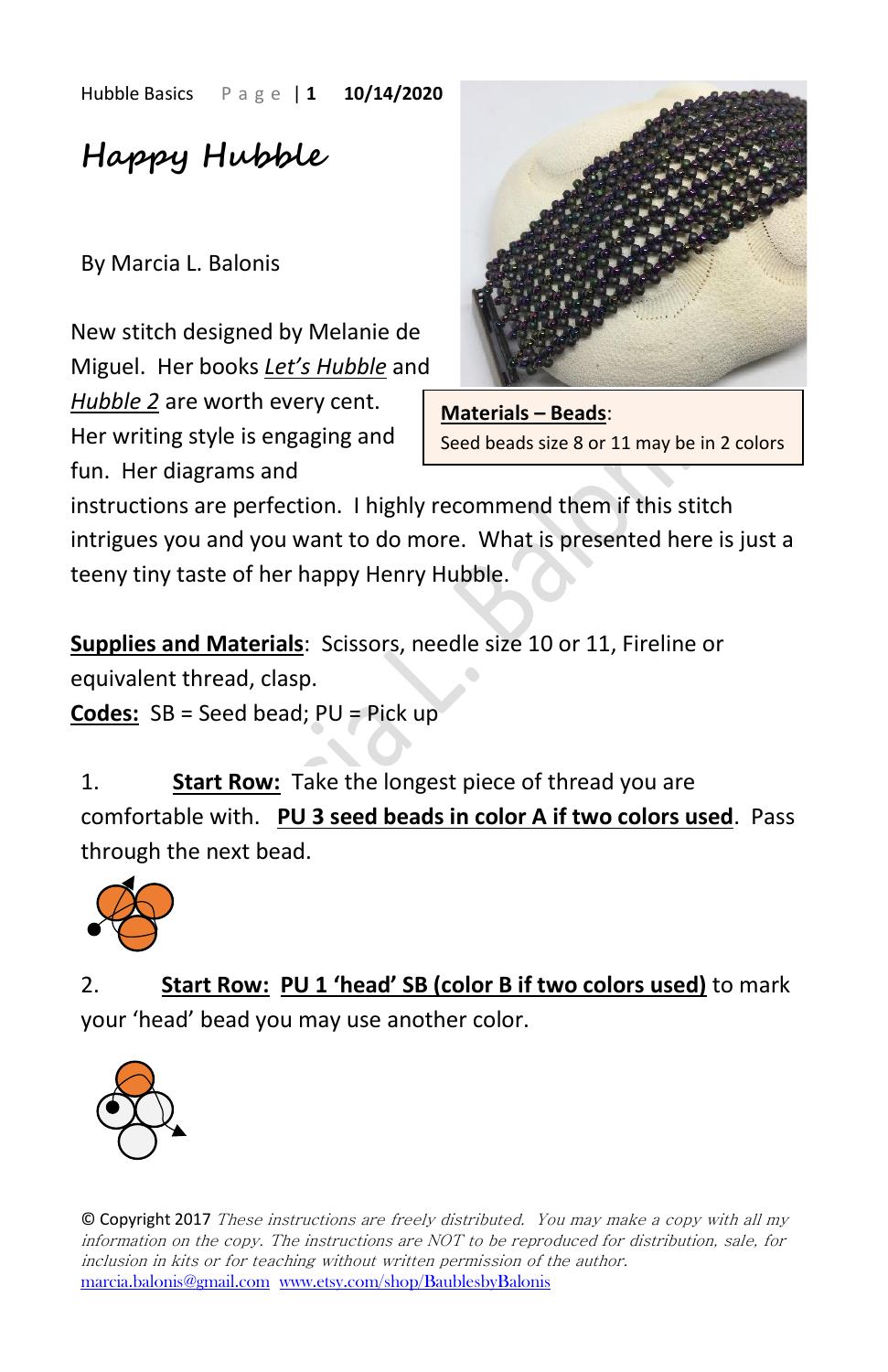Hubble Basics P a g e | **2 10/14/2020**

3. **Start Row: PU 3 seed beads color A**. Pass through the first of the beads picked up. The Hubble unit is attached with thread, not by connecting to a bead. Snug it tight to the first unit.



4. **Start Row: PU 1 "head" SB, color B**, pass through the next SB. Repeat steps 3 and 4 to desired width (*or length*) of your bracelet. Note that doing Happy Hubble for the full length of a bracelet is probably NOT the best way to learn the stitch. It will twist more making heads harder to find and therefore when you first do it the long way, I strongly recommend your 'head' beads be a different color or even different bead.



5. **Start Row:** The turn to step up for the second and continuing rows requires you to travel thru 3 beads to exit the head bead.

 $\hat{\phantom{a}}$ 



6. **Start Row:** Don't do anything, just read. Now, notice the little smile connections on the lower side of the units. The second row is a bit tricky to get as you must use the head beads to add on.



© Copyright 2017 These instructions are freely distributed. You may make a copy with all my information on the copy. The instructions are NOT to be reproduced for distribution, sale, for inclusion in kits or for teaching without written permission of the author. [marcia.balonis@gmail.com](mailto:marcia.balonis@gmail.com) [www.etsy.com/shop/BaublesbyBalonis](http://www.etsy.com/shop/BaublesbyBalonis)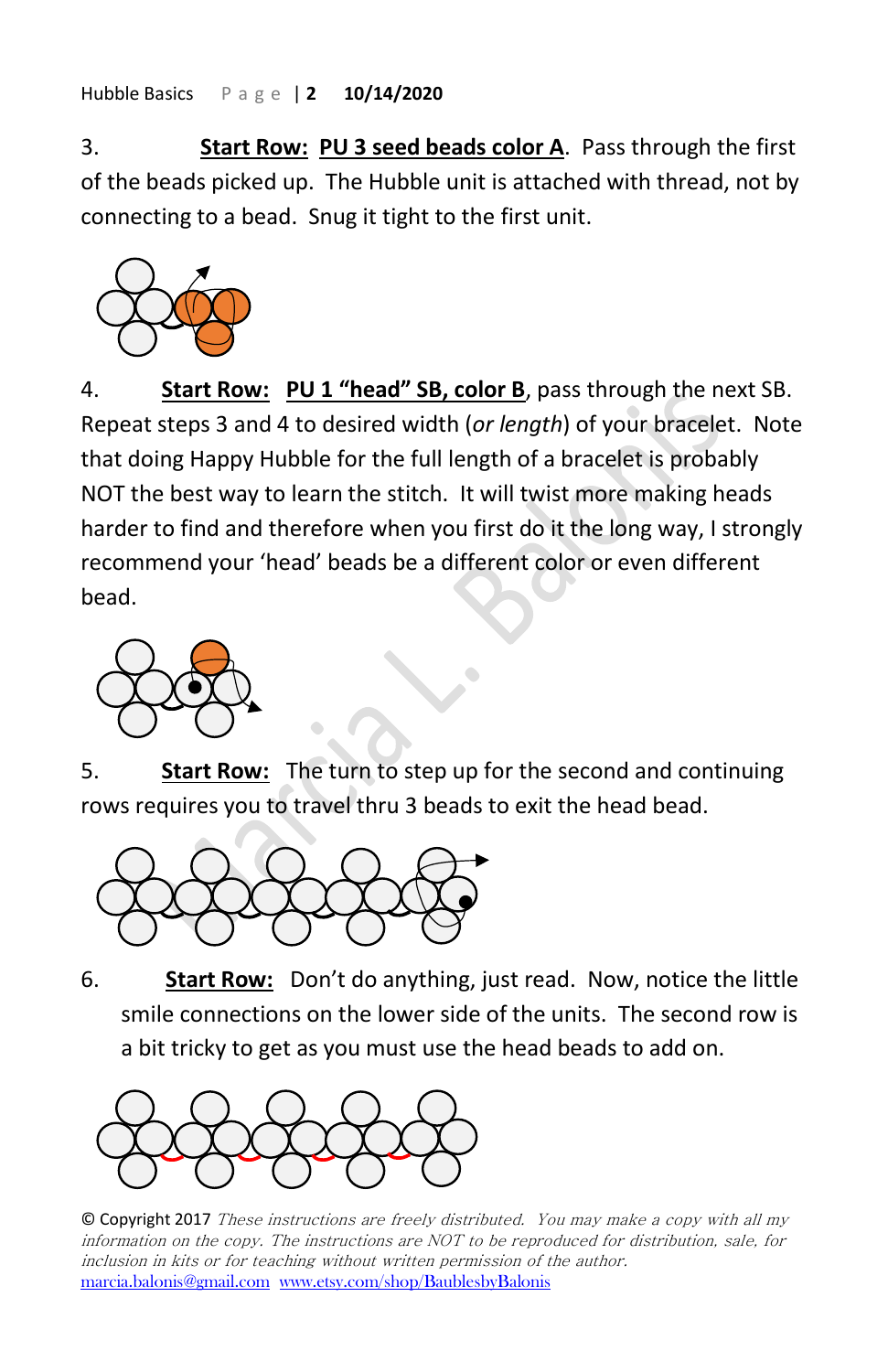Hubble Basics P a g e | **3 10/14/2020**

7. **Repeating Rows:** This is the BUTT HEAD part of the stitch. I'm calling it that because the head becomes the next butt. **PU 2 seed beads color A**. Pass through the head bead again from the opposite side.



8. **Repeating Rows:** Pass thru the first of the 2 beads added in the previous step. **PU 1 'head' seed bead, color B**. Pass through the next bead.



9. **Repeating Rows: PU 2 seed beads**. Pass through the head bead in the next unit heading backward towards the first unit in this row. Pass through 1 more seed bead.



10. **Repeating Rows: PU 1 'head' seed bead**. Pass through the next seed bead. Repeat steps 9 and 10 to end of row.



© Copyright 2017 These instructions are freely distributed. You may make a copy with all my information on the copy. The instructions are NOT to be reproduced for distribution, sale, for inclusion in kits or for teaching without written permission of the author. [marcia.balonis@gmail.com](mailto:marcia.balonis@gmail.com) [www.etsy.com/shop/BaublesbyBalonis](http://www.etsy.com/shop/BaublesbyBalonis)